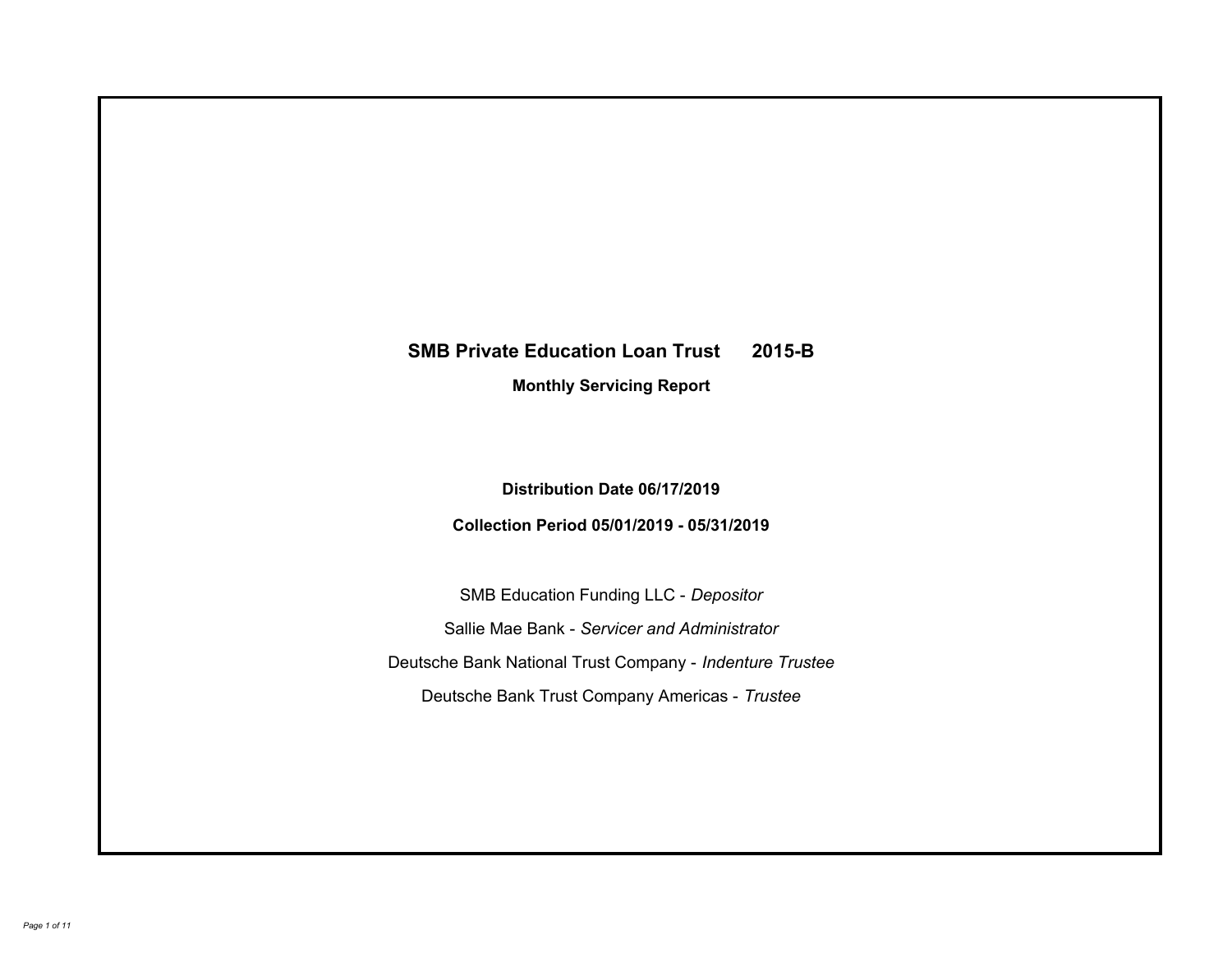| A              | <b>Student Loan Portfolio Characteristics</b>   |                   | <b>Settlement Date</b><br>07/30/2015 | 04/30/2019            | 05/31/2019            |  |
|----------------|-------------------------------------------------|-------------------|--------------------------------------|-----------------------|-----------------------|--|
|                | <b>Principal Balance</b>                        |                   | \$700,964,388.29                     | \$412,860,930.49      | \$405,156,809.64      |  |
|                | Interest to be Capitalized Balance              |                   | 42,430,107.89                        | 18,293,719.21         | 18,250,623.23         |  |
|                | Pool Balance                                    |                   | \$743,394,496.18                     | \$431,154,649.70      | \$423,407,432.87      |  |
|                | Weighted Average Coupon (WAC)                   |                   |                                      |                       |                       |  |
|                | WAC1 (Contractual Interest Rate on the Loan)    |                   | 8.20%                                | 9.44%                 | 9.43%                 |  |
|                | WAC2 (Average of Applicable Interest Rate)      |                   | 8.18%                                | 9.36%                 | 9.35%                 |  |
|                | WAC3 (Average of Actual Interest Rate)          |                   | 8.13%                                | 9.28%                 | 9.27%                 |  |
|                | Weighted Average Remaining Term                 |                   | 128.84                               | 120.49                | 120.53                |  |
|                | Number of Loans                                 |                   | 63,899                               | 38,678                | 38,041                |  |
|                | Number of Borrowers<br>Pool Factor              |                   | 43,918                               | 26,810<br>0.579980955 | 26,396<br>0.569559548 |  |
|                | Since Issued Total Constant Prepayment Rate (1) |                   |                                      | 8.97%                 | 8.99%                 |  |
|                |                                                 |                   |                                      |                       |                       |  |
| B              | <b>Debt Securities</b>                          | <b>Cusip/Isin</b> | 05/15/2019                           |                       | 06/17/2019            |  |
| A2A            |                                                 | 78448QAB4         | \$106,763,067.09                     |                       | \$103,070,776.52      |  |
| A2B            |                                                 | 78448QAC2         | \$50,045,187.70                      |                       | \$48,314,426.49       |  |
| A <sub>3</sub> |                                                 | 78448QAD0         | \$75,000,000.00                      |                       | \$75,000,000.00       |  |
| B              |                                                 | 78448QAE8         | \$70,000,000.00                      |                       | \$70,000,000.00       |  |
| $\mathsf C$    |                                                 | 78448QAF5         | \$50,000,000.00                      |                       | \$50,000,000.00       |  |
| $\mathsf C$    |                                                 |                   |                                      |                       |                       |  |
|                | <b>Certificates</b>                             | <b>Cusip/Isin</b> | 05/15/2019                           |                       | 06/17/2019            |  |
|                | Residual                                        | 78448Q108         | \$100,000.00                         |                       | \$100,000.00          |  |
|                |                                                 |                   |                                      |                       |                       |  |
|                | <b>Account Balances</b>                         |                   | 05/15/2019                           |                       | 06/17/2019            |  |
|                | Reserve Account Balance                         |                   | \$1,896,081.00                       |                       | \$1,896,081.00        |  |
|                |                                                 |                   |                                      |                       |                       |  |
|                | <b>Asset / Liability</b>                        |                   | 05/15/2019                           |                       | 06/17/2019            |  |
|                | Overcollateralization Percentage                |                   | 18.40%                               |                       | 18.19%                |  |
|                | Specified Overcollateralization Amount          |                   | \$129,346,394.91                     |                       | \$127,022,229.86      |  |
|                | Actual Overcollateralization Amount             |                   | \$79,346,394.91                      |                       | \$77,022,229.86       |  |
| D<br>E         |                                                 |                   |                                      |                       |                       |  |

(1) Since Issued Total CPR calculations found in monthly servicing reports issued on or prior to September 15, 2015 originally included loans that were removed from the pool by the sponsor because they became ineligible for the pool between the cut-off date and settlement date. On October 5, 2015, Since Issued Total CPR calculations were revised to exclude these loans and all prior monthly servicing reports were restated. For additional information, see 'Since Issued CPR Methodology' found on page 11 of this report.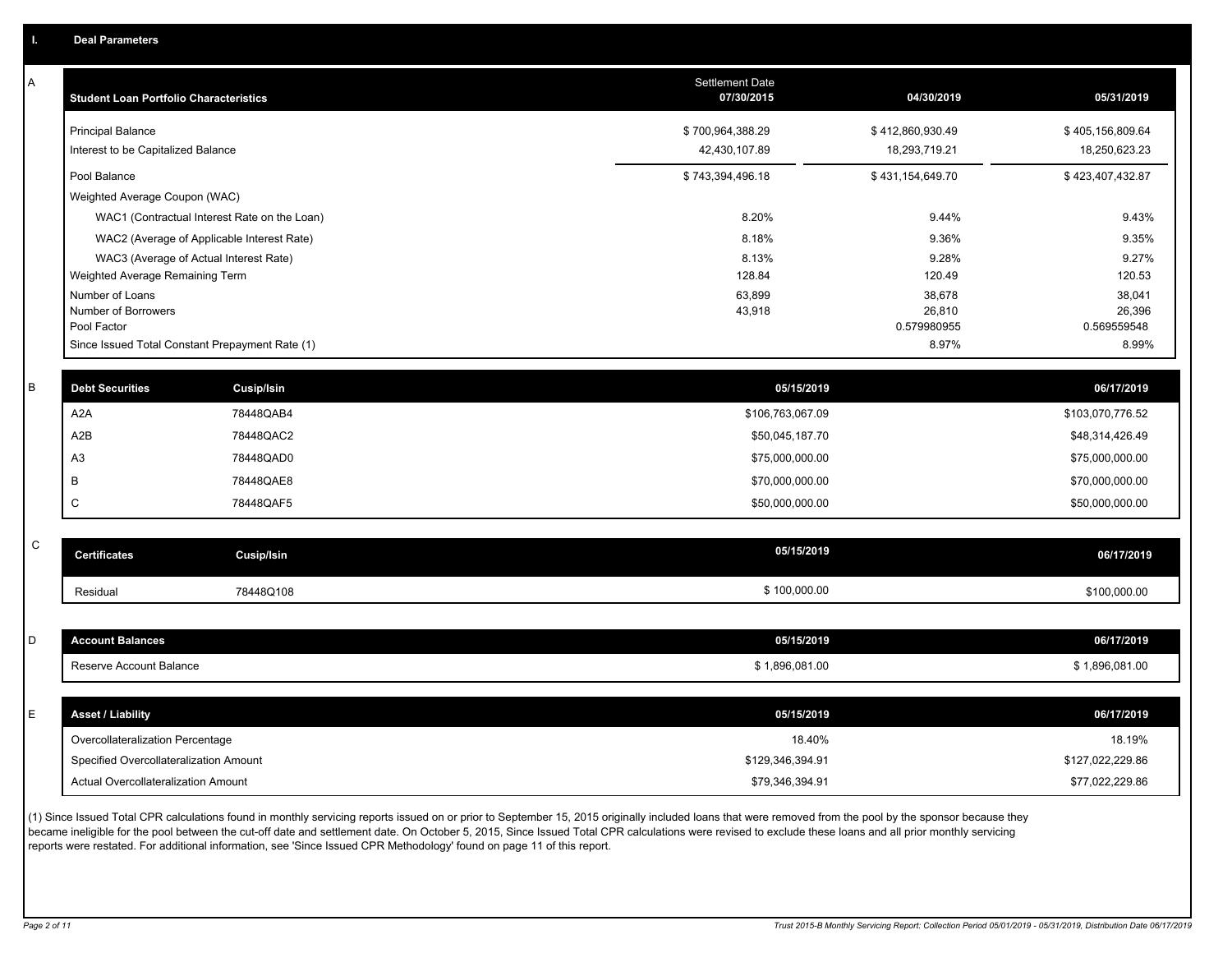### **II. 2015-B Trust Activity 05/01/2019 through 05/31/2019**

| <b>Borrower Principal</b><br>7,568,252.90<br><b>Consolidation Activity Principal</b><br>0.00<br>Seller Principal Reimbursement<br>332.79<br>0.00<br>Servicer Principal Reimbursement<br>0.00<br>Delinquent Principal Purchases by Servicer<br>39,670.86<br><b>Other Principal Deposits</b><br>\$7,608,256.55<br><b>Total Principal Receipts</b><br>B<br><b>Student Loan Interest Receipts</b><br><b>Borrower Interest</b><br>2,400,964.05<br>0.00<br><b>Consolidation Activity Interest</b><br>Seller Interest Reimbursement<br>0.60<br>0.00<br>Servicer Interest Reimbursement<br>Delinquent Interest Purchases by Servicer<br>0.00<br>Other Interest Deposits<br>125.27<br>\$2,401,089.92<br><b>Total Interest Receipts</b><br>C<br><b>Recoveries on Realized Losses</b><br>\$95,425.80<br>D<br><b>Investment Income</b><br>\$22,456.54<br>\$0.00<br>Е<br><b>Funds Borrowed from Next Collection Period</b><br>F<br><b>Funds Repaid from Prior Collection Period</b><br>\$0.00<br>G<br>\$0.00<br>Loan Sale or Purchase Proceeds<br>\$0.00<br>н<br>Initial Deposits to Distribution Account<br>\$0.00<br><b>Excess Transferred from Other Accounts</b><br><b>Borrower Benefit Reimbursements</b><br>\$0.00<br>J<br>\$0.00<br>Κ<br><b>Other Deposits</b><br>Г<br><b>Other Fees Collected</b><br>\$0.00<br>М<br><b>AVAILABLE FUNDS</b><br>\$10,127,228.81<br>N<br>Non-Cash Principal Activity During Collection Period<br>\$(95,864.30)<br>Aggregate Purchased Amounts by the Depositor, Servicer or Seller<br>O<br>\$39,796.13<br>P<br>\$0.00<br>Aggregate Loan Substitutions | Α | <b>Student Loan Principal Receipts</b> |  |
|-------------------------------------------------------------------------------------------------------------------------------------------------------------------------------------------------------------------------------------------------------------------------------------------------------------------------------------------------------------------------------------------------------------------------------------------------------------------------------------------------------------------------------------------------------------------------------------------------------------------------------------------------------------------------------------------------------------------------------------------------------------------------------------------------------------------------------------------------------------------------------------------------------------------------------------------------------------------------------------------------------------------------------------------------------------------------------------------------------------------------------------------------------------------------------------------------------------------------------------------------------------------------------------------------------------------------------------------------------------------------------------------------------------------------------------------------------------------------------------------------------------------------------------------------------------------------------|---|----------------------------------------|--|
|                                                                                                                                                                                                                                                                                                                                                                                                                                                                                                                                                                                                                                                                                                                                                                                                                                                                                                                                                                                                                                                                                                                                                                                                                                                                                                                                                                                                                                                                                                                                                                               |   |                                        |  |
|                                                                                                                                                                                                                                                                                                                                                                                                                                                                                                                                                                                                                                                                                                                                                                                                                                                                                                                                                                                                                                                                                                                                                                                                                                                                                                                                                                                                                                                                                                                                                                               |   |                                        |  |
|                                                                                                                                                                                                                                                                                                                                                                                                                                                                                                                                                                                                                                                                                                                                                                                                                                                                                                                                                                                                                                                                                                                                                                                                                                                                                                                                                                                                                                                                                                                                                                               |   |                                        |  |
|                                                                                                                                                                                                                                                                                                                                                                                                                                                                                                                                                                                                                                                                                                                                                                                                                                                                                                                                                                                                                                                                                                                                                                                                                                                                                                                                                                                                                                                                                                                                                                               |   |                                        |  |
|                                                                                                                                                                                                                                                                                                                                                                                                                                                                                                                                                                                                                                                                                                                                                                                                                                                                                                                                                                                                                                                                                                                                                                                                                                                                                                                                                                                                                                                                                                                                                                               |   |                                        |  |
|                                                                                                                                                                                                                                                                                                                                                                                                                                                                                                                                                                                                                                                                                                                                                                                                                                                                                                                                                                                                                                                                                                                                                                                                                                                                                                                                                                                                                                                                                                                                                                               |   |                                        |  |
|                                                                                                                                                                                                                                                                                                                                                                                                                                                                                                                                                                                                                                                                                                                                                                                                                                                                                                                                                                                                                                                                                                                                                                                                                                                                                                                                                                                                                                                                                                                                                                               |   |                                        |  |
|                                                                                                                                                                                                                                                                                                                                                                                                                                                                                                                                                                                                                                                                                                                                                                                                                                                                                                                                                                                                                                                                                                                                                                                                                                                                                                                                                                                                                                                                                                                                                                               |   |                                        |  |
|                                                                                                                                                                                                                                                                                                                                                                                                                                                                                                                                                                                                                                                                                                                                                                                                                                                                                                                                                                                                                                                                                                                                                                                                                                                                                                                                                                                                                                                                                                                                                                               |   |                                        |  |
|                                                                                                                                                                                                                                                                                                                                                                                                                                                                                                                                                                                                                                                                                                                                                                                                                                                                                                                                                                                                                                                                                                                                                                                                                                                                                                                                                                                                                                                                                                                                                                               |   |                                        |  |
|                                                                                                                                                                                                                                                                                                                                                                                                                                                                                                                                                                                                                                                                                                                                                                                                                                                                                                                                                                                                                                                                                                                                                                                                                                                                                                                                                                                                                                                                                                                                                                               |   |                                        |  |
|                                                                                                                                                                                                                                                                                                                                                                                                                                                                                                                                                                                                                                                                                                                                                                                                                                                                                                                                                                                                                                                                                                                                                                                                                                                                                                                                                                                                                                                                                                                                                                               |   |                                        |  |
|                                                                                                                                                                                                                                                                                                                                                                                                                                                                                                                                                                                                                                                                                                                                                                                                                                                                                                                                                                                                                                                                                                                                                                                                                                                                                                                                                                                                                                                                                                                                                                               |   |                                        |  |
|                                                                                                                                                                                                                                                                                                                                                                                                                                                                                                                                                                                                                                                                                                                                                                                                                                                                                                                                                                                                                                                                                                                                                                                                                                                                                                                                                                                                                                                                                                                                                                               |   |                                        |  |
|                                                                                                                                                                                                                                                                                                                                                                                                                                                                                                                                                                                                                                                                                                                                                                                                                                                                                                                                                                                                                                                                                                                                                                                                                                                                                                                                                                                                                                                                                                                                                                               |   |                                        |  |
|                                                                                                                                                                                                                                                                                                                                                                                                                                                                                                                                                                                                                                                                                                                                                                                                                                                                                                                                                                                                                                                                                                                                                                                                                                                                                                                                                                                                                                                                                                                                                                               |   |                                        |  |
|                                                                                                                                                                                                                                                                                                                                                                                                                                                                                                                                                                                                                                                                                                                                                                                                                                                                                                                                                                                                                                                                                                                                                                                                                                                                                                                                                                                                                                                                                                                                                                               |   |                                        |  |
|                                                                                                                                                                                                                                                                                                                                                                                                                                                                                                                                                                                                                                                                                                                                                                                                                                                                                                                                                                                                                                                                                                                                                                                                                                                                                                                                                                                                                                                                                                                                                                               |   |                                        |  |
|                                                                                                                                                                                                                                                                                                                                                                                                                                                                                                                                                                                                                                                                                                                                                                                                                                                                                                                                                                                                                                                                                                                                                                                                                                                                                                                                                                                                                                                                                                                                                                               |   |                                        |  |
|                                                                                                                                                                                                                                                                                                                                                                                                                                                                                                                                                                                                                                                                                                                                                                                                                                                                                                                                                                                                                                                                                                                                                                                                                                                                                                                                                                                                                                                                                                                                                                               |   |                                        |  |
|                                                                                                                                                                                                                                                                                                                                                                                                                                                                                                                                                                                                                                                                                                                                                                                                                                                                                                                                                                                                                                                                                                                                                                                                                                                                                                                                                                                                                                                                                                                                                                               |   |                                        |  |
|                                                                                                                                                                                                                                                                                                                                                                                                                                                                                                                                                                                                                                                                                                                                                                                                                                                                                                                                                                                                                                                                                                                                                                                                                                                                                                                                                                                                                                                                                                                                                                               |   |                                        |  |
|                                                                                                                                                                                                                                                                                                                                                                                                                                                                                                                                                                                                                                                                                                                                                                                                                                                                                                                                                                                                                                                                                                                                                                                                                                                                                                                                                                                                                                                                                                                                                                               |   |                                        |  |
|                                                                                                                                                                                                                                                                                                                                                                                                                                                                                                                                                                                                                                                                                                                                                                                                                                                                                                                                                                                                                                                                                                                                                                                                                                                                                                                                                                                                                                                                                                                                                                               |   |                                        |  |
|                                                                                                                                                                                                                                                                                                                                                                                                                                                                                                                                                                                                                                                                                                                                                                                                                                                                                                                                                                                                                                                                                                                                                                                                                                                                                                                                                                                                                                                                                                                                                                               |   |                                        |  |
|                                                                                                                                                                                                                                                                                                                                                                                                                                                                                                                                                                                                                                                                                                                                                                                                                                                                                                                                                                                                                                                                                                                                                                                                                                                                                                                                                                                                                                                                                                                                                                               |   |                                        |  |
|                                                                                                                                                                                                                                                                                                                                                                                                                                                                                                                                                                                                                                                                                                                                                                                                                                                                                                                                                                                                                                                                                                                                                                                                                                                                                                                                                                                                                                                                                                                                                                               |   |                                        |  |
|                                                                                                                                                                                                                                                                                                                                                                                                                                                                                                                                                                                                                                                                                                                                                                                                                                                                                                                                                                                                                                                                                                                                                                                                                                                                                                                                                                                                                                                                                                                                                                               |   |                                        |  |
|                                                                                                                                                                                                                                                                                                                                                                                                                                                                                                                                                                                                                                                                                                                                                                                                                                                                                                                                                                                                                                                                                                                                                                                                                                                                                                                                                                                                                                                                                                                                                                               |   |                                        |  |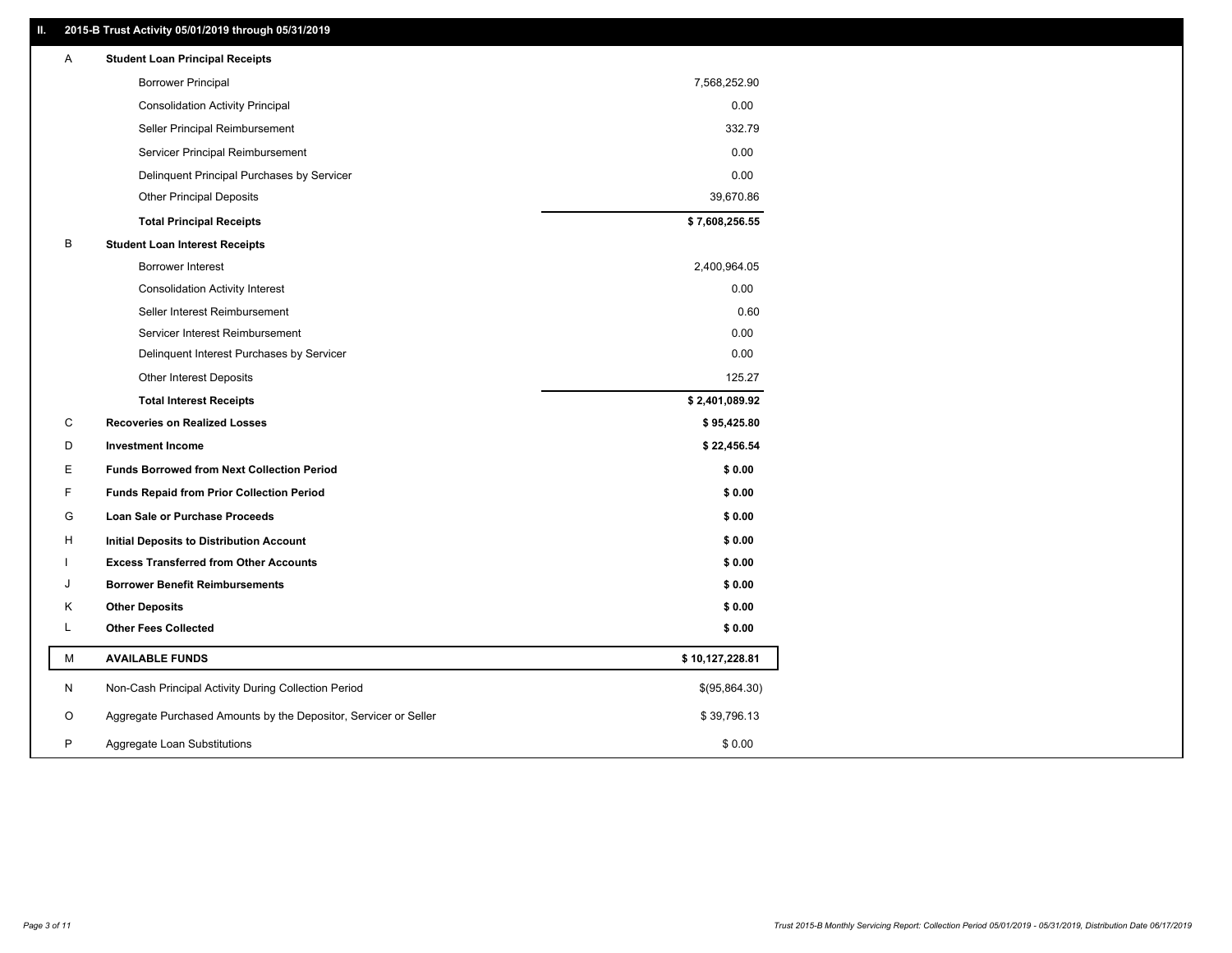|                   |                       |                          |         |                                                           | <b>Loans by Repayment Status</b> |                            |                          |         |                                                           |                |                            |
|-------------------|-----------------------|--------------------------|---------|-----------------------------------------------------------|----------------------------------|----------------------------|--------------------------|---------|-----------------------------------------------------------|----------------|----------------------------|
|                   |                       |                          |         | 05/31/2019                                                |                                  |                            |                          |         | 04/30/2019                                                |                |                            |
|                   |                       | <b>Wtd Avg</b><br>Coupon | # Loans | Principal and<br><b>Interest Accrued</b><br>to Capitalize | % of Principal                   | % of Loans in<br>Repay (1) | <b>Wtd Avg</b><br>Coupon | # Loans | Principal and<br><b>Interest Accrued</b><br>to Capitalize | % of Principal | % of Loans in<br>Repay (1) |
| INTERIM:          | IN SCHOOL             | 10.76%                   | 1,206   | \$19,378,753.09                                           | 4.577%                           | $-$ %                      | 10.78%                   | 1,426   | \$22,321,075.88                                           | 5.177%         | $-$ %                      |
|                   | <b>GRACE</b>          | 10.45%                   | 632     | \$10,429,198.58                                           | 2.463%                           | $-$ %                      | 10.22%                   | 438     | \$7,638,698.10                                            | 1.772%         | $-$ %                      |
|                   | <b>DEFERMENT</b>      | 10.44%                   | 2,394   | \$32,594,770.86                                           | 7.698%                           | $-$ %                      | 10.40%                   | 2,495   | \$33,684,382.97                                           | 7.813%         | $-$ %                      |
| <b>REPAYMENT:</b> | <b>CURRENT</b>        | 9.03%                    | 31,669  | \$330,256,056.06                                          | 78.000%                          | 91.482%                    | 9.04%                    | 32,122  | \$334,968,648.23                                          | 77.691%        | 91.145%                    |
|                   | 31-60 DAYS DELINQUENT | 8.99%                    | 534     | \$7,524,476.37                                            | 1.777%                           | 2.084%                     | 9.47%                    | 580     | \$8,427,632.58                                            | 1.955%         | 2.293%                     |
|                   | 61-90 DAYS DELINQUENT | 8.66%                    | 297     | \$4,532,743.81                                            | 1.071%                           | 1.256%                     | 8.39%                    | 274     | \$3,966,782.73                                            | 0.920%         | 1.079%                     |
|                   | > 90 DAYS DELINQUENT  | 10.10%                   | 168     | \$2,329,462.59                                            | 0.550%                           | 0.645%                     | 10.01%                   | 188     | \$2,705,815.18                                            | 0.628%         | 0.736%                     |
|                   | <b>FORBEARANCE</b>    | 9.52%                    | 1,141   | \$16,361,971.51                                           | 3.864%                           | 4.532%                     | 9.50%                    | 1,155   | \$17,441,614.03                                           | 4.045%         | 4.746%                     |
| <b>TOTAL</b>      |                       |                          | 38,041  | \$423,407,432.87                                          | 100.00%                          | 100.00%                    |                          | 38,678  | \$431,154,649.70                                          | 100.00%        | 100.00%                    |

Percentages may not total 100% due to rounding  $\star$ 

1 Loans classified in "Repayment" include any loan for which interim interest only, \$25 fixed payments or full principal and interest payments are due.

|                         |                                                                                                                              |                          |         |                                                           | <b>Loans by Borrower Status</b> |                                |                          |         |                                                           |                |                                |
|-------------------------|------------------------------------------------------------------------------------------------------------------------------|--------------------------|---------|-----------------------------------------------------------|---------------------------------|--------------------------------|--------------------------|---------|-----------------------------------------------------------|----------------|--------------------------------|
|                         |                                                                                                                              |                          |         | 05/31/2019                                                |                                 |                                |                          |         | 04/30/2019                                                |                |                                |
|                         |                                                                                                                              | <b>Wtd Avg</b><br>Coupon | # Loans | Principal and<br><b>Interest Accrued</b><br>to Capitalize | % of Principal                  | % of Loans in<br>P&I Repay (2) | <b>Wtd Avg</b><br>Coupon | # Loans | Principal and<br><b>Interest Accrued</b><br>to Capitalize | % of Principal | % of Loans in<br>P&I Repay (2) |
| INTERIM:                | IN SCHOOL                                                                                                                    | 10.34%                   | 2,347   | \$36,098,832.44                                           | 8.526%                          | $-$ %                          | 10.36%                   | 2,728   | \$41,413,345.27                                           | 9.605%         | $-$ %                          |
|                         | GRACE                                                                                                                        | 10.20%                   | 1,168   | \$17,666,608.09                                           | 4.172%                          | $-$ %                          | 10.08%                   | 841     | \$12,969,151.90                                           | 3.008%         | $-$ %                          |
|                         | <b>DEFERMENT</b>                                                                                                             | 10.09%                   | 4,354   | \$56,990,962.30                                           | 13.460%                         | $-$ %                          | 10.08%                   | 4,567   | \$59,353,861.85                                           | 13.766%        | $-$ %                          |
| P&I REPAYMENT:          | <b>CURRENT</b>                                                                                                               | 8.90%                    | 28,065  | \$282,197,874.57                                          | 66.649%                         | 90.260%                        | 8.91%                    | 28,375  | \$285,364,436.47                                          | 66.186%        | 89.902%                        |
|                         | 31-60 DAYS DELINQUENT                                                                                                        | 8.93%                    | 512     | \$7,321,937.63                                            | 1.729%                          | 2.342%                         | 9.41%                    | 561     | \$8,053,965.29                                            | 1.868%         | 2.537%                         |
|                         | 61-90 DAYS DELINQUENT                                                                                                        | 8.64%                    | 291     | \$4,476,162.10                                            | 1.057%                          | 1.432%                         | 8.35%                    | 268     | \$3,890,218.38                                            | 0.902%         | 1.226%                         |
|                         | > 90 DAYS DELINQUENT                                                                                                         | 10.07%                   | 163     | \$2,293,084.23                                            | 0.542%                          | 0.733%                         | 10.04%                   | 183     | \$2,668,056.51                                            | 0.619%         | 0.841%                         |
|                         | <b>FORBEARANCE</b>                                                                                                           | 9.52%                    | 1,141   | \$16,361,971.51                                           | 3.864%                          | 5.233%                         | 9.50%                    | 1,155   | \$17,441,614.03                                           | 4.045%         | 5.495%                         |
| <b>TOTAL</b><br>$\star$ | Percentages may not total 100% due to rounding                                                                               |                          | 38,041  | \$423,407,432.87                                          | 100.00%                         | 100.00%                        |                          | 38,678  | \$431,154,649.70                                          | 100.00%        | 100.00%                        |
|                         | 2 Loans classified in "P&I Repayment" includes only those loans for which scheduled principal and interest payments are due. |                          |         |                                                           |                                 |                                |                          |         |                                                           |                |                                |

WAC reflects WAC3 To conform with company standard reporting these sections now include Princial and Interest Accrued to Capitalize.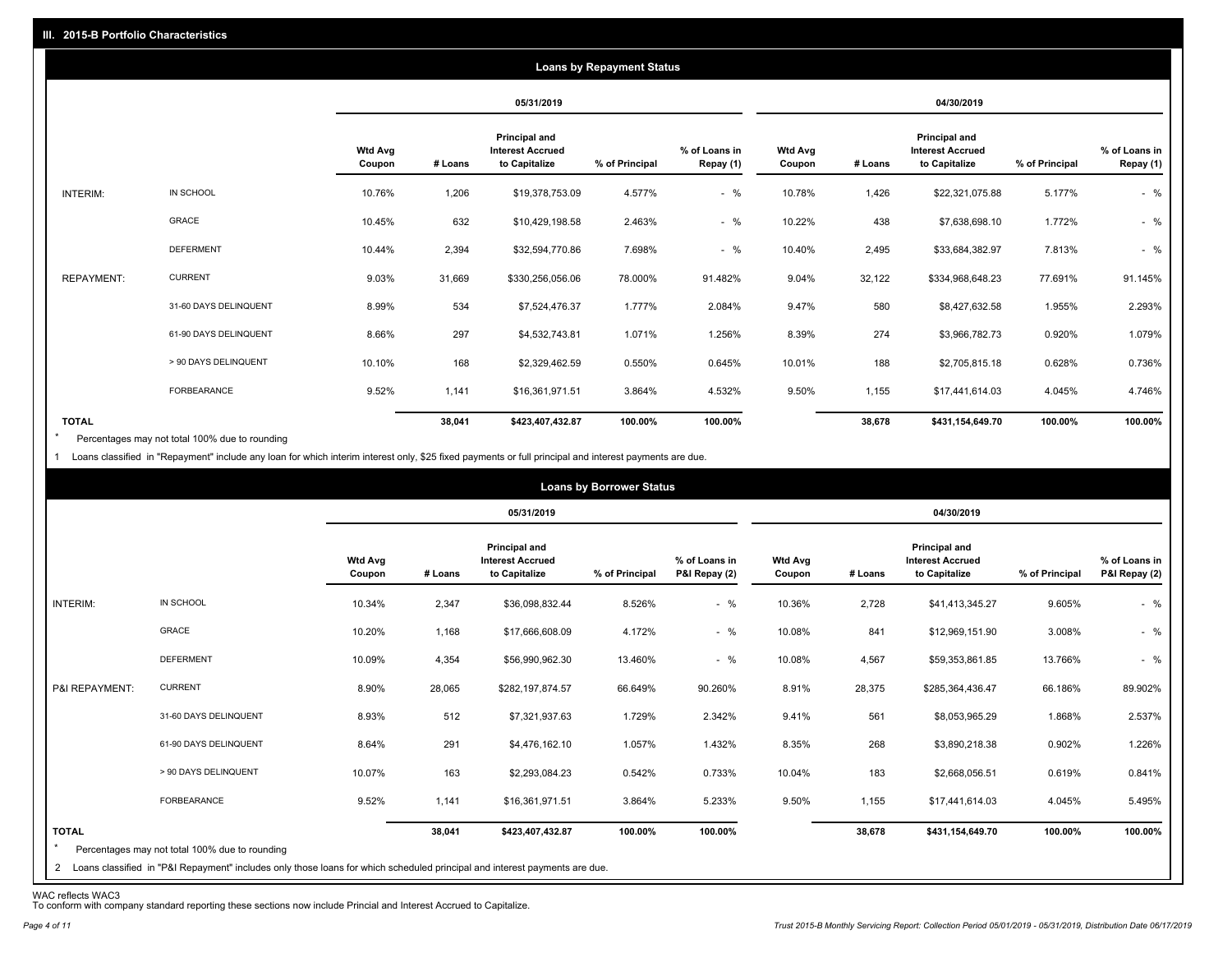|                                                                                                  | 5/31/2019        | 4/30/2019        |
|--------------------------------------------------------------------------------------------------|------------------|------------------|
| Pool Balance                                                                                     | \$423,407,432.87 | \$431,154,649.70 |
| Total # Loans                                                                                    | 38,041           | 38,678           |
| Total # Borrowers                                                                                | 26,396           | 26,810           |
| Weighted Average Coupon                                                                          | 9.35%            | 9.36%            |
| Weighted Average Remaining Term                                                                  | 120.53           | 120.49           |
| Percent of Pool - Cosigned                                                                       | 93.0%            | 93.0%            |
| Percent of Pool - Non Cosigned                                                                   | 7.0%             | 7.0%             |
| Borrower Interest Accrued for Period                                                             | \$3,201,642.21   | \$3,161,020.52   |
| <b>Outstanding Borrower Interest Accrued</b>                                                     | \$21,081,984.58  | \$21,157,460.92  |
| Gross Principal Realized Loss - Periodic *                                                       | \$904,615.53     | \$823,893.31     |
| Gross Principal Realized Loss - Cumulative *                                                     | \$26,997,999.25  | \$26,093,383.72  |
| Recoveries on Realized Losses - Periodic                                                         | \$95,425.80      | \$98,676.78      |
| Recoveries on Realized Losses - Cumulative                                                       | \$3,749,472.30   | \$3,654,046.50   |
| Net Losses - Periodic                                                                            | \$809,189.73     | \$725,216.53     |
| Net Losses - Cumulative                                                                          | \$23,248,526.95  | \$22,439,337.22  |
| Non-Cash Principal Activity - Capitalized Interest                                               | \$811,068.40     | \$414,111.06     |
| Since Issued Total Constant Prepayment Rate (CPR) (1)                                            | 8.99%            | 8.97%            |
| <b>Loan Substitutions</b>                                                                        | \$0.00           | \$0.00           |
| <b>Cumulative Loan Substitutions</b>                                                             | \$0.00           | \$0.00           |
| <b>Unpaid Servicing Fees</b>                                                                     | \$0.00           | \$0.00           |
| <b>Unpaid Administration Fees</b>                                                                | \$0.00           | \$0.00           |
| <b>Unpaid Carryover Servicing Fees</b>                                                           | \$0.00           | \$0.00           |
| Note Interest Shortfall                                                                          | \$0.00           | \$0.00           |
| Loans in Modification                                                                            | \$39,144,916.56  | \$38,797,709.82  |
| % of Loans in Modification as a % of Loans in Repayment (P&I)                                    | 13.21%           | 12.93%           |
|                                                                                                  |                  |                  |
|                                                                                                  |                  |                  |
| % Annualized Gross Principal Realized Loss - Periodic as a %<br>of Loans in Repayment (P&I) * 12 | 3.66%            | 3.30%            |
| % Gross Principal Realized Loss - Cumulative as a % of                                           |                  |                  |
| <b>Original Pool Balance</b>                                                                     | 3.63%            | 3.51%            |

\* In accordance with the Servicer's current policies and procedures, after September 1, 2017 loans subject to bankruptcy claims generally will not be reported as a charged-off unless and until they are delinquent for 120 d

(1) Since Issued Total CPR calculations found in monthly servicing reports issued on or prior to September 15, 2015 originally included loans that were removed from the pool by the sponsor because they became ineligible fo between the cut-off date and settlement date. On October 5, 2015, Since Issued Total CPR calculations were revised to exclude these loans and all prior monthly servicing reports were restated. For additional information, s Issued CPR Methodology' found on page 11 of this report.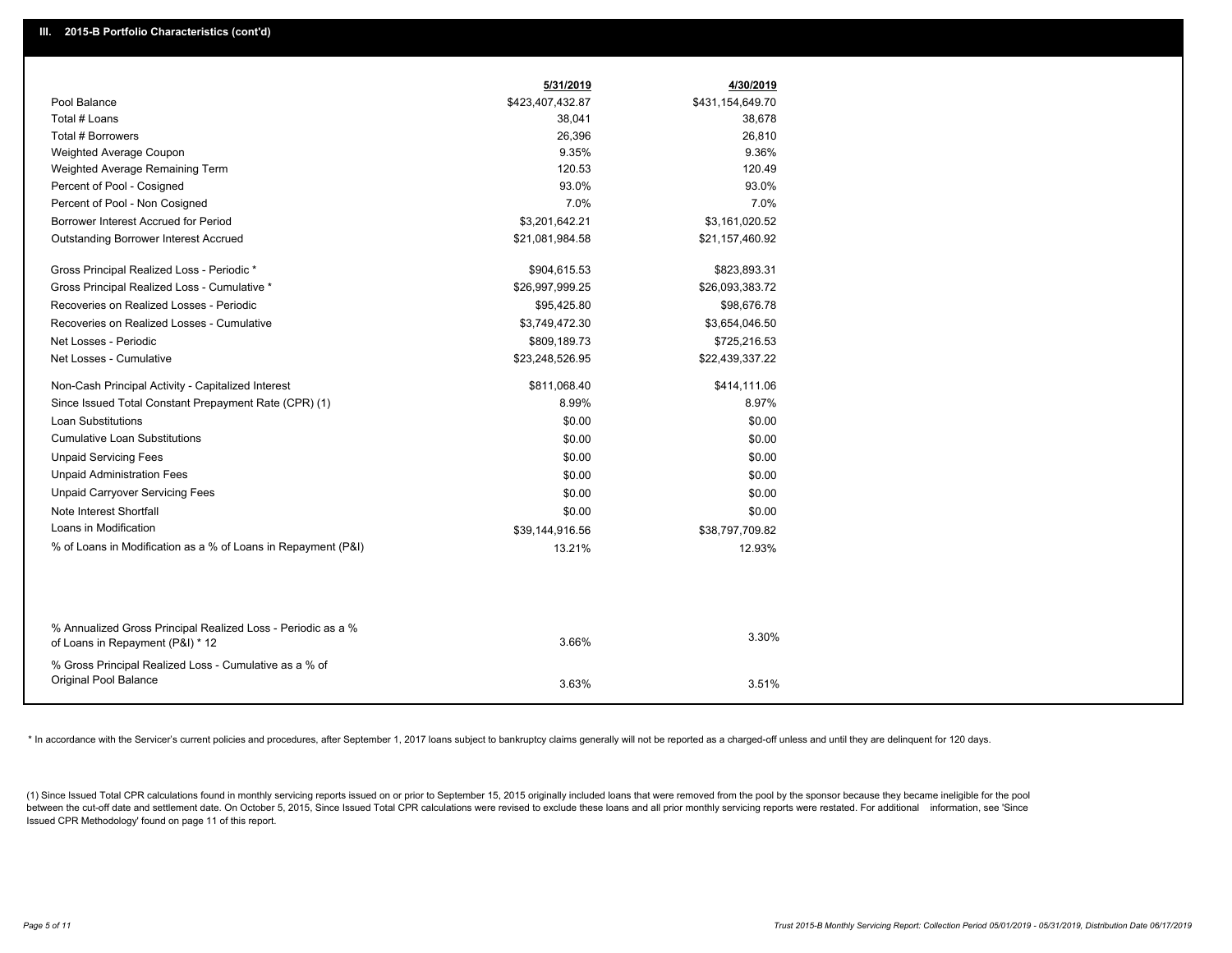#### **Loan Program**  A

|                                    | Weighted<br><b>Average Coupon</b> | # LOANS     | <b>\$ AMOUNT</b> | $%$ *     |
|------------------------------------|-----------------------------------|-------------|------------------|-----------|
| - Smart Option Interest-Only Loans | 8.38%                             | 7,896       | \$62,767,984.62  | 14.824%   |
| - Smart Option Fixed Pay Loans     | 9.22%                             | 10.201      | \$132,509,438.24 | 31.296%   |
| - Smart Option Deferred Loans      | 9.54%                             | 19.944      | \$228,130,010.01 | 53.880%   |
| - Other Loan Programs              | $0.00\%$                          | $\mathbf 0$ | \$0.00           | $0.000\%$ |
| <b>Total</b>                       | 9.27%                             | 38,041      | \$423,407,432.87 | 100.000%  |

\* Percentages may not total 100% due to rounding

B

C

**Index Type**

|                       | Weighted<br><b>Average Coupon</b> | # LOANS | <b>\$ AMOUNT</b> | $%$ *     |
|-----------------------|-----------------------------------|---------|------------------|-----------|
| - Fixed Rate Loans    | 7.23%                             | 8,525   | \$112,896,977.81 | 26.664%   |
| - LIBOR Indexed Loans | 10.01%                            | 29.516  | \$310,510,455.06 | 73.336%   |
| - Other Index Rates   | $0.00\%$                          | 0       | \$0.00           | $0.000\%$ |
| Total                 | 9.27%                             | 38,041  | \$423,407,432.87 | 100.000%  |

\* Percentages may not total 100% due to rounding

### **Weighted Average Recent FICO**

| $0 - 639$<br>640 - 669 | 3,582  | \$39,965,627.11  | 9.439%   |
|------------------------|--------|------------------|----------|
|                        |        |                  |          |
|                        | 2,586  | \$28,494,778.79  | 6.730%   |
| 670 - 699              | 3,944  | \$46,990,007.04  | 11.098%  |
| 700 - 739              | 7,782  | \$88,032,493.38  | 20.791%  |
| $740 +$                | 20,141 | \$219,806,368.89 | 51.914%  |
| N/A <sup>(1)</sup>     | 6      | \$118,157.66     | 0.028%   |
| Total                  | 38,041 | \$423,407,432.87 | 100.000% |

WAC reflects WAC3 To conform with company standard reporting these sections now include Princial and Interest Accrued to Capitalize.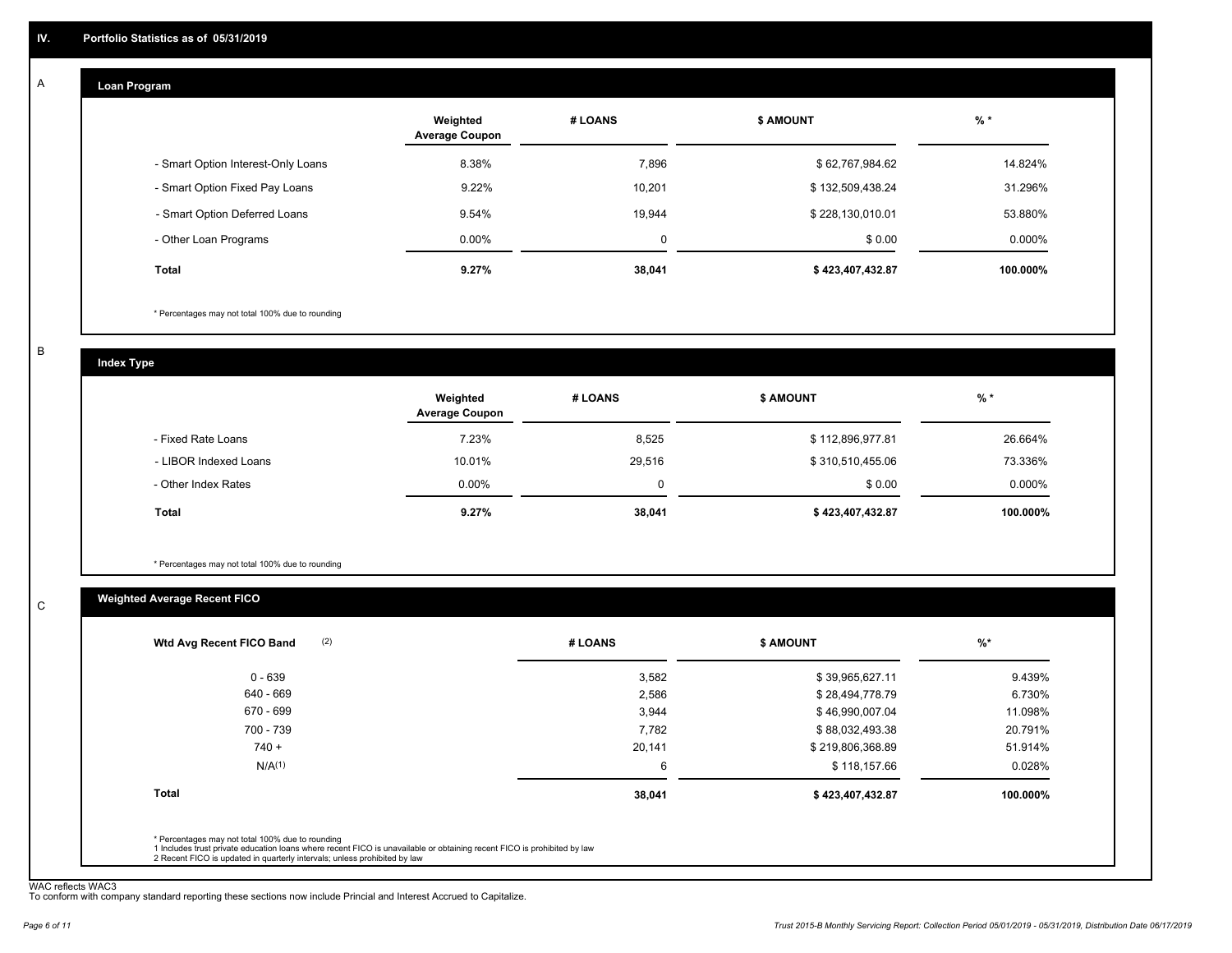| V. |       | 2015-B Reserve Account and Principal Distribution Calculations                             |                  |  |
|----|-------|--------------------------------------------------------------------------------------------|------------------|--|
| А. |       | <b>Reserve Account</b>                                                                     |                  |  |
|    |       | Specified Reserve Account Balance                                                          | \$1,896,081.00   |  |
|    |       | Actual Reserve Account Balance                                                             | \$1,896,081.00   |  |
| В. |       | <b>Principal Distribution Amount</b>                                                       |                  |  |
|    | j.    | Class A Notes Outstanding                                                                  | \$231,808,254.79 |  |
|    | ii.   | Pool Balance                                                                               | \$423,407,432.87 |  |
|    | iii.  | First Priority Principal Distribution Amount (i - ii)                                      | \$0.00           |  |
|    |       |                                                                                            |                  |  |
|    | iv.   | Class A and B Notes Outstanding                                                            | \$301,808,254.79 |  |
|    | v.    | First Priority Principal Distribution Amount                                               | \$0.00           |  |
|    | vi.   | Pool Balance                                                                               | \$423,407,432.87 |  |
|    | vii.  | Specified Overcollateralization Amount                                                     | \$127,022,229.86 |  |
|    | viii. | Available Funds (after payment of waterfall items A through H)                             | \$8,731,001.23   |  |
|    | ix.   | <b>Class C Notes Outstanding</b>                                                           | \$50,000,000.00  |  |
|    | x.    | Regular Principal Distribution Amount (if (iv > 0, (iv - v) - (vi - vii), min(viii, ix))   | \$5,423,051.78   |  |
|    |       |                                                                                            |                  |  |
|    | xi.   | Pool Balance                                                                               | \$423,407,432.87 |  |
|    | xii.  | 10% of Initial Pool Balance                                                                | \$74,339,449.62  |  |
|    | xiii. | First Priority Principal Distribution Amount                                               | \$0.00           |  |
|    | xiv.  | Regular Principal Distribution Amount                                                      | \$5,423,051.78   |  |
|    | XV.   | Available Funds (after payment of waterfall items A through J)                             | \$3,307,949.45   |  |
|    |       | xvi. Additional Principal Distribution Amount (if(ix $\lt$ = x, min(xv, xi - xiii - xiv))) | \$0.00           |  |
|    |       |                                                                                            |                  |  |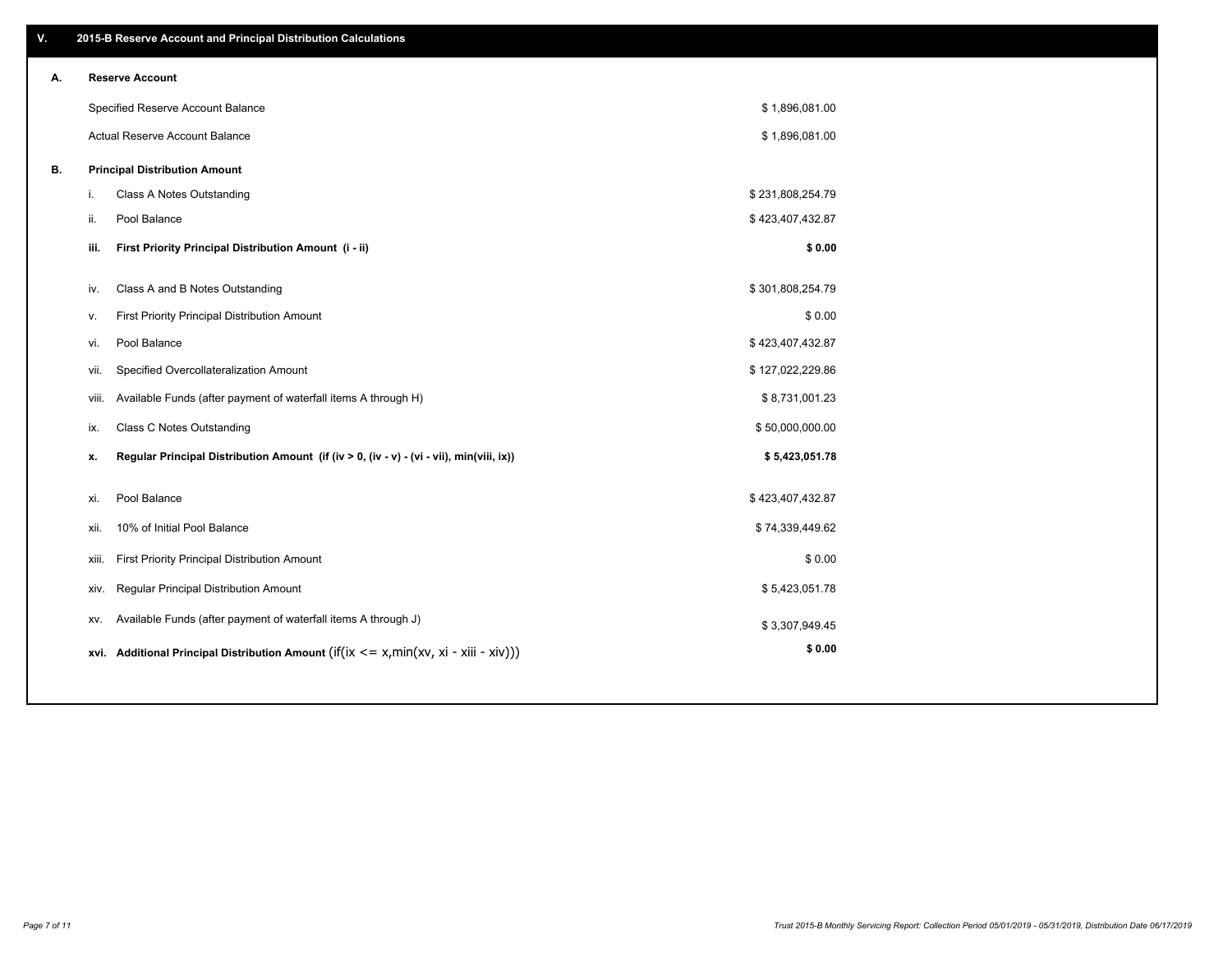|   |                                                                                   | Paid                 | <b>Funds Balance</b>             |
|---|-----------------------------------------------------------------------------------|----------------------|----------------------------------|
|   | <b>Total Available Funds</b>                                                      |                      | \$10,127,228.81                  |
| Α | <b>Trustee Fees</b>                                                               | \$0.00               | \$10,127,228.81                  |
| В | <b>Servicing Fees</b>                                                             | \$276,095.43         | \$9,851,133.38                   |
| C | i. Administration Fees<br>ii. Unreimbursed Administrator Advances plus any Unpaid | \$8,333.00<br>\$0.00 | \$9,842,800.38<br>\$9,842,800.38 |
| D | Class A Noteholders Interest Distribution Amount                                  | \$720,132.48         | \$9,122,667.90                   |
| Ε | <b>First Priority Principal Payment</b>                                           | \$0.00               | \$9,122,667.90                   |
| F | Class B Noteholders Interest Distribution Amount                                  | \$204,166.67         | \$8,918,501.23                   |
| G | Class C Noteholders Interest Distribution Amount                                  | \$187,500.00         | \$8,731,001.23                   |
| н | Reinstatement Reserve Account                                                     | \$0.00               | \$8,731,001.23                   |
|   | Regular Principal Distribution                                                    | \$5,423,051.78       | \$3,307,949.45                   |
| J | <b>Carryover Servicing Fees</b>                                                   | \$0.00               | \$3,307,949.45                   |
| Κ | Additional Principal Distribution Amount                                          | \$0.00               | \$3,307,949.45                   |
| L | Unpaid Expenses of Trustee                                                        | \$0.00               | \$3,307,949.45                   |
| М | Unpaid Expenses of Administrator                                                  | \$0.00               | \$3,307,949.45                   |
| N | Remaining Funds to the Residual Certificateholders                                | \$3,307,949.45       | \$0.00                           |
|   |                                                                                   |                      |                                  |

## **Waterfall Conditions**

| А. |      | <b>Class C Noteholders' Interest Distribution Condition</b><br>Pool Balance                                                                                                                     | \$423,407,432.87 |  |
|----|------|-------------------------------------------------------------------------------------------------------------------------------------------------------------------------------------------------|------------------|--|
|    |      | Class A and B Notes Outstanding                                                                                                                                                                 | \$301,808,254.79 |  |
|    | iii. | Class C Noteholders' Interest Distribution Ratio (i / ii)                                                                                                                                       | 140.29%          |  |
|    | IV.  | Minimum Ratio                                                                                                                                                                                   | 110.00%          |  |
|    | V.   | Is the Class C Noteholders' Interest Distribution Condition Satisfied (iii $>$ iv)                                                                                                              | $\checkmark$     |  |
|    |      | * If the Class C Noteholders' Interest Distribution Condition is satisfied then the amount of interest accrued at the Class C Rate for the Accrual Period is Released on the distribution Date. |                  |  |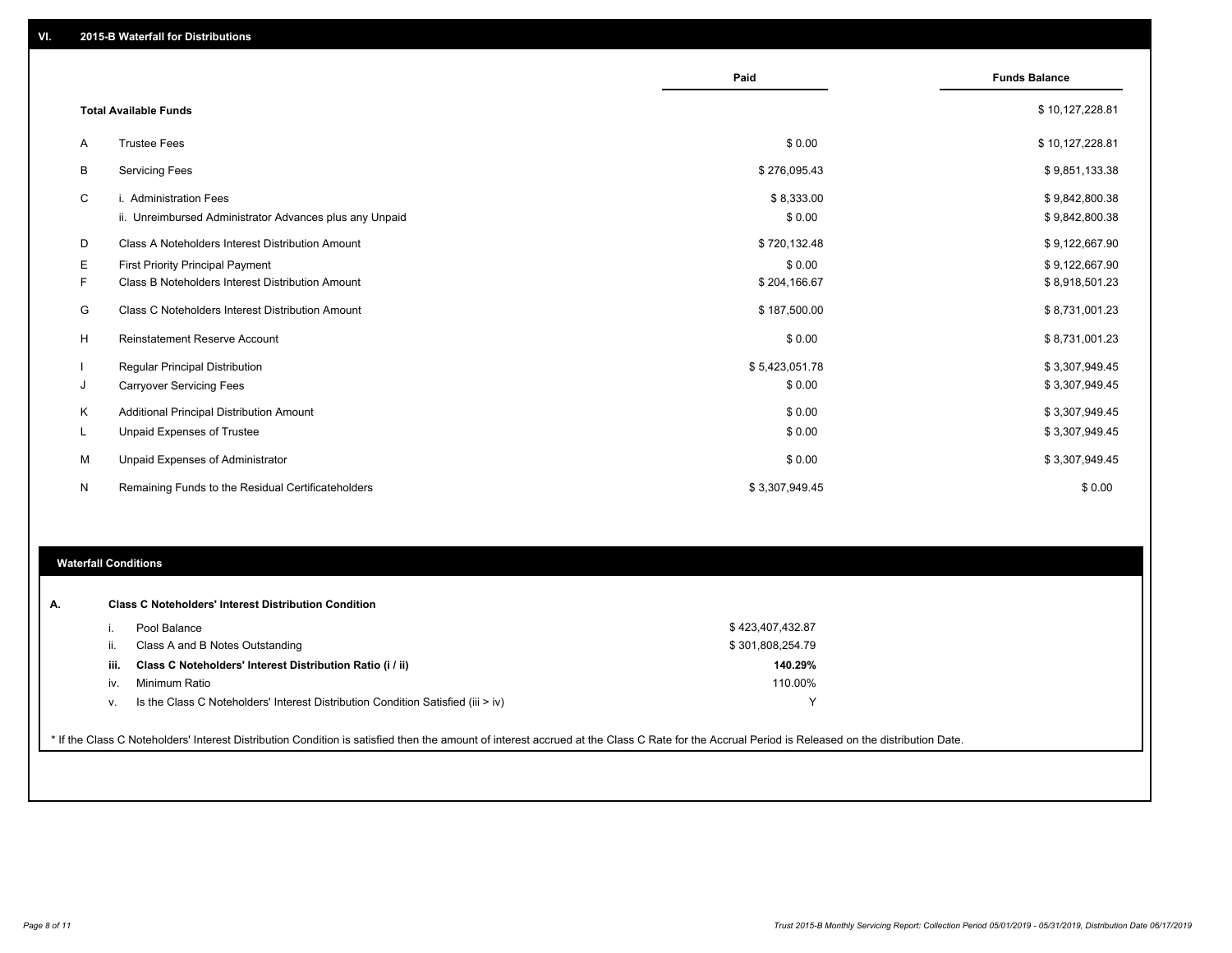# **VII. 2015-B Distributions**

| <b>Distribution Amounts</b>                                |                         |                         |                         |
|------------------------------------------------------------|-------------------------|-------------------------|-------------------------|
|                                                            | A <sub>2</sub> A        | A <sub>2</sub> B        | A <sub>3</sub>          |
| Cusip/Isin                                                 | 78448QAB4               | 78448QAC2               | 78448QAD0               |
| <b>Beginning Balance</b>                                   | \$106,763,067.09        | \$50,045,187.70         | \$75,000,000.00         |
| Index                                                      | <b>FIXED</b>            | <b>LIBOR</b>            | <b>LIBOR</b>            |
| Spread/Fixed Rate                                          | 2.98%                   | 1.20%                   | 1.75%                   |
| Record Date (Days Prior to Distribution)                   | 1 NEW YORK BUSINESS DAY | 1 NEW YORK BUSINESS DAY | 1 NEW YORK BUSINESS DAY |
| Accrual Period Begin                                       | 5/15/2019               | 5/15/2019               | 5/15/2019               |
| <b>Accrual Period End</b>                                  | 6/15/2019               | 6/17/2019               | 6/17/2019               |
| Daycount Fraction                                          | 0.08333333              | 0.09166667              | 0.09166667              |
| Interest Rate*                                             | 2.98000%                | 3.63963%                | 4.18963%                |
| <b>Accrued Interest Factor</b>                             | 0.002483333             | 0.003336328             | 0.003840494             |
| <b>Current Interest Due</b>                                | \$265,128.28            | \$166,967.14            | \$288,037.06            |
| Interest Shortfall from Prior Period Plus Accrued Interest | $\mathsf{\$}$ -         | $\mathcal{S}$ -         | $\frac{1}{2}$           |
| <b>Total Interest Due</b>                                  | \$265,128.28            | \$166,967.14            | \$288,037.06            |
| <b>Interest Paid</b>                                       | \$265,128.28            | \$166,967.14            | \$288,037.06            |
| <b>Interest Shortfall</b>                                  | $\mathsf{\$}$ -         | $\mathsf{\$}$ -         | $\mathsf{\$}$ -         |
| <b>Principal Paid</b>                                      | \$3,692,290.57          | \$1,730,761.21          | $$ -$                   |
| <b>Ending Principal Balance</b>                            | \$103,070,776.52        | \$48,314,426.49         | \$75,000,000.00         |
| Paydown Factor                                             | 0.019230680             | 0.019230680             | 0.000000000             |
| <b>Ending Balance Factor</b>                               | 0.536826961             | 0.536826961             | 1.000000000             |

\* Pay rates for Current Distribution. For the interest rates applicable to the next distribution date, please see https://www.salliemae.com/about/investors/data/SMBabrate.txt.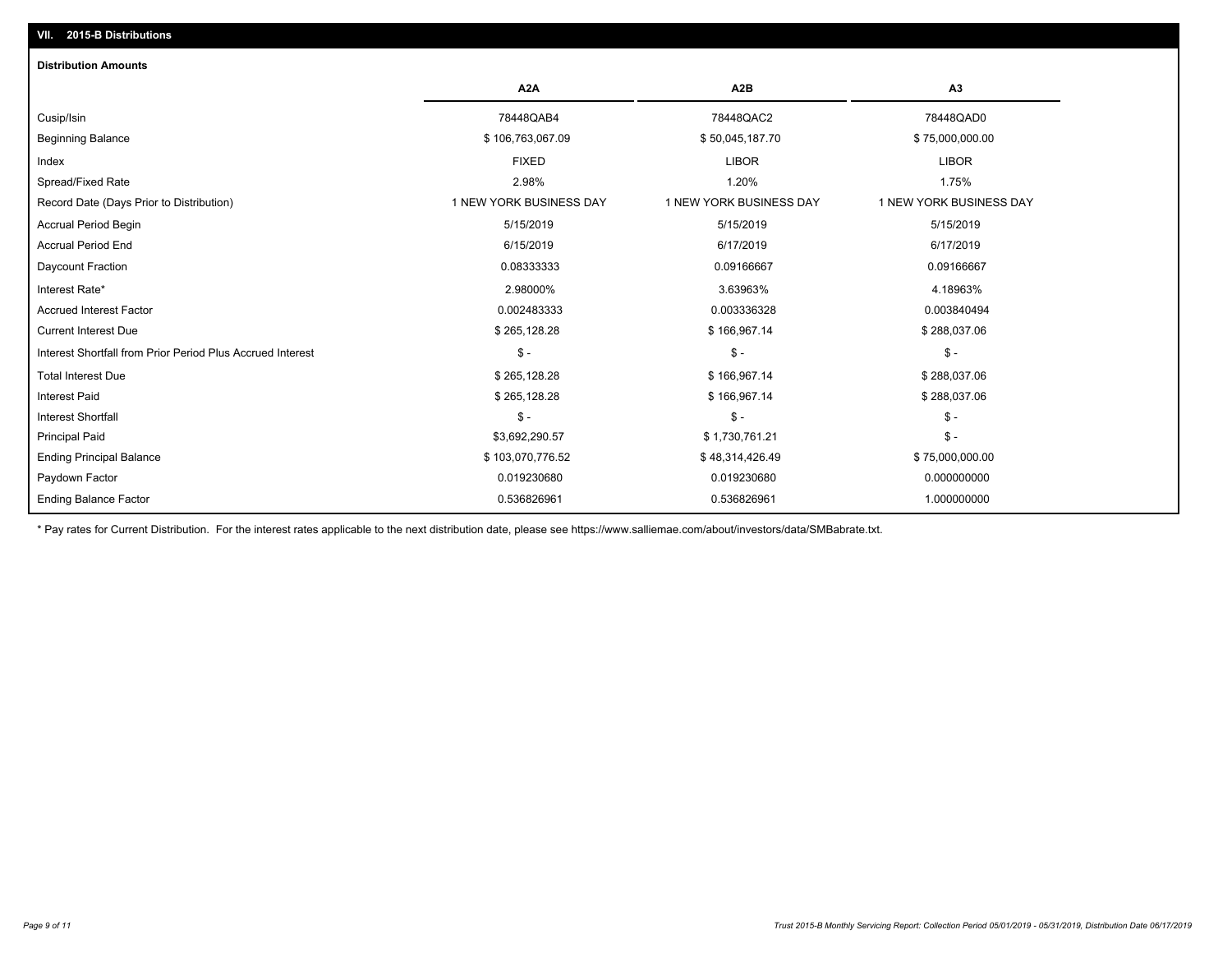| <b>Distribution Amounts</b>                                |                         |                         |
|------------------------------------------------------------|-------------------------|-------------------------|
|                                                            | в                       | C                       |
| Cusip/Isin                                                 | 78448QAE8               | 78448QAF5               |
| <b>Beginning Balance</b>                                   | \$70,000,000.00         | \$50,000,000.00         |
| Index                                                      | <b>FIXED</b>            | <b>FIXED</b>            |
| Spread/Fixed Rate                                          | 3.50%                   | 4.50%                   |
| Record Date (Days Prior to Distribution)                   | 1 NEW YORK BUSINESS DAY | 1 NEW YORK BUSINESS DAY |
| <b>Accrual Period Begin</b>                                | 5/15/2019               | 5/15/2019               |
| <b>Accrual Period End</b>                                  | 6/15/2019               | 6/15/2019               |
| Daycount Fraction                                          | 0.08333333              | 0.08333333              |
| Interest Rate*                                             | 3.50000%                | 4.50000%                |
| <b>Accrued Interest Factor</b>                             | 0.002916667             | 0.003750000             |
| <b>Current Interest Due</b>                                | \$204,166.67            | \$187,500.00            |
| Interest Shortfall from Prior Period Plus Accrued Interest | $\mathsf{\$}$ -         | $\mathsf{\$}$ -         |
| <b>Total Interest Due</b>                                  | \$204,166.67            | \$187,500.00            |
| Interest Paid                                              | \$204,166.67            | \$187,500.00            |
| <b>Interest Shortfall</b>                                  | $\mathsf{\$}$ -         | $\mathsf{\$}$ -         |
| <b>Principal Paid</b>                                      | $\mathsf{\$}$ -         | $$ -$                   |
| <b>Ending Principal Balance</b>                            | \$70,000,000.00         | \$50,000,000.00         |
| Paydown Factor                                             | 0.000000000             | 0.000000000             |
| <b>Ending Balance Factor</b>                               | 1.000000000             | 1.000000000             |

\* Pay rates for Current Distribution. For the interest rates applicable to the next distribution date, please see https://www.salliemae.com/about/investors/data/SMBabrate.txt.

**VII. 2015-B Distributions**